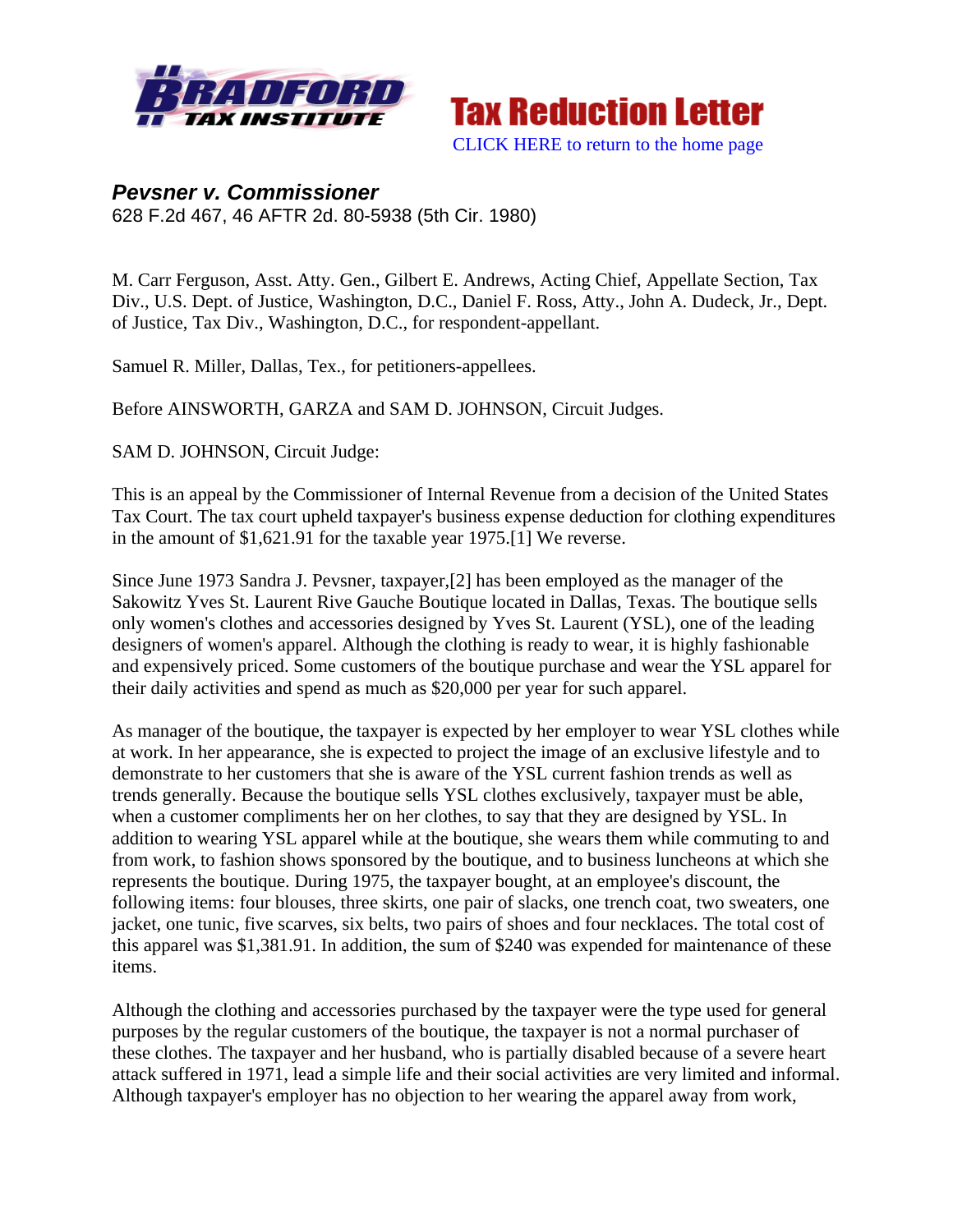taxpayer stated that she did not wear the clothes during off-work hours because she felt that they were too expensive for her simple everyday lifestyle. Another reason why she did not wear the YSL clothes apart from work was to make them last longer. Taxpayer did admit at trial, however, that a number of the articles were things she could have worn off the job and in which she would have looked "nice."

On her joint federal income tax return for 1975, taxpayer deducted \$990 as an ordinary and necessary business expense with respect to her purchase of the YSL clothing and accessories. However, in the tax court, taxpayer claimed a deduction for the full \$1381.91 cost of the apparel and for the \$240 cost of maintaining the apparel. The tax court allowed the taxpayer to deduct both expenses in the total amount of \$1621.91. The tax court reasoned that the apparel was not suitable to the private lifestyle maintained by the taxpayer. This appeal by the Commissioner followed.

The principal issue on appeal is whether the taxpayer is entitled to deduct as an ordinary and necessary business expense the cost of purchasing and maintaining the YSL clothes and accessories worn by the taxpayer in her employment as the manager of the boutique. This determination requires an examination of the relationship between Section 162(a) of the Internal Revenue Code of 1954, which allows a deduction for ordinary and necessary expenses incurred in the conduct of a trade or business, and Section 262 of the Code, which bars a deduction for all "personal, living, or family expenses." Although many expenses are helpful or essential to one's business activities — such as commuting expenses and the cost of meals while at work — these expenditures are considered inherently personal and are disallowed under Section 262. See, e. g. United States v. Correll, 389 U.S. 299, 88 S.Ct. 445, 19 L.Ed.2d 537 (1967); Commissioner v. Flowers, 326 U.S. 465, 66 S.Ct. 250, 90 L.Ed. 203 (1946).

The generally accepted rule governing the deductibility of clothing expenses is that the cost of clothing is deductible as a business expense only if: (1) the clothing is of a type specifically required as a condition of employment, (2) it is not adaptable to general usage as ordinary clothing, and (3) it is not so worn. Donnelly v. Commissioner, 262 F.2d 411, 412 (2d Cir. 1959).[3]

In the present case, the Commissioner stipulated that the taxpayer was required by her employer to wear YSL clothing and that she did not wear such apparel apart from work. The Commissioner maintained, however, that a deduction should be denied because the YSL clothes and accessories purchased by the taxpayer were adaptable for general usage as ordinary clothing and she was not prohibited from using them as such. The tax court, in rejecting the Commissioner's argument for the application of an objective test, recognized that the test for deductibility was whether the clothing was "suitable for general or personal wear" but determined that the matter of suitability was to be judged subjectively, in light of the taxpayer's lifestyle. Although the court recognized that the YSL apparel "might be used by some members of society for general purposes," it felt that because the "wearing of YSL apparel outside work would be inconsistent with . . . [taxpayer's] lifestyle," sufficient reason was shown for allowing a deduction for the clothing expenditures.

In reaching its decision, the tax court relied heavily upon Yeomans v. Commissioner, 30 T.C. 757 (1958). In Yeomans, the taxpayer was employed as fashion coordinator for a shoe manufacturing company. Her employment necessitated her attendance at meetings of fashion experts and at fashion shows sponsored by her employer. On these occasions, she was expected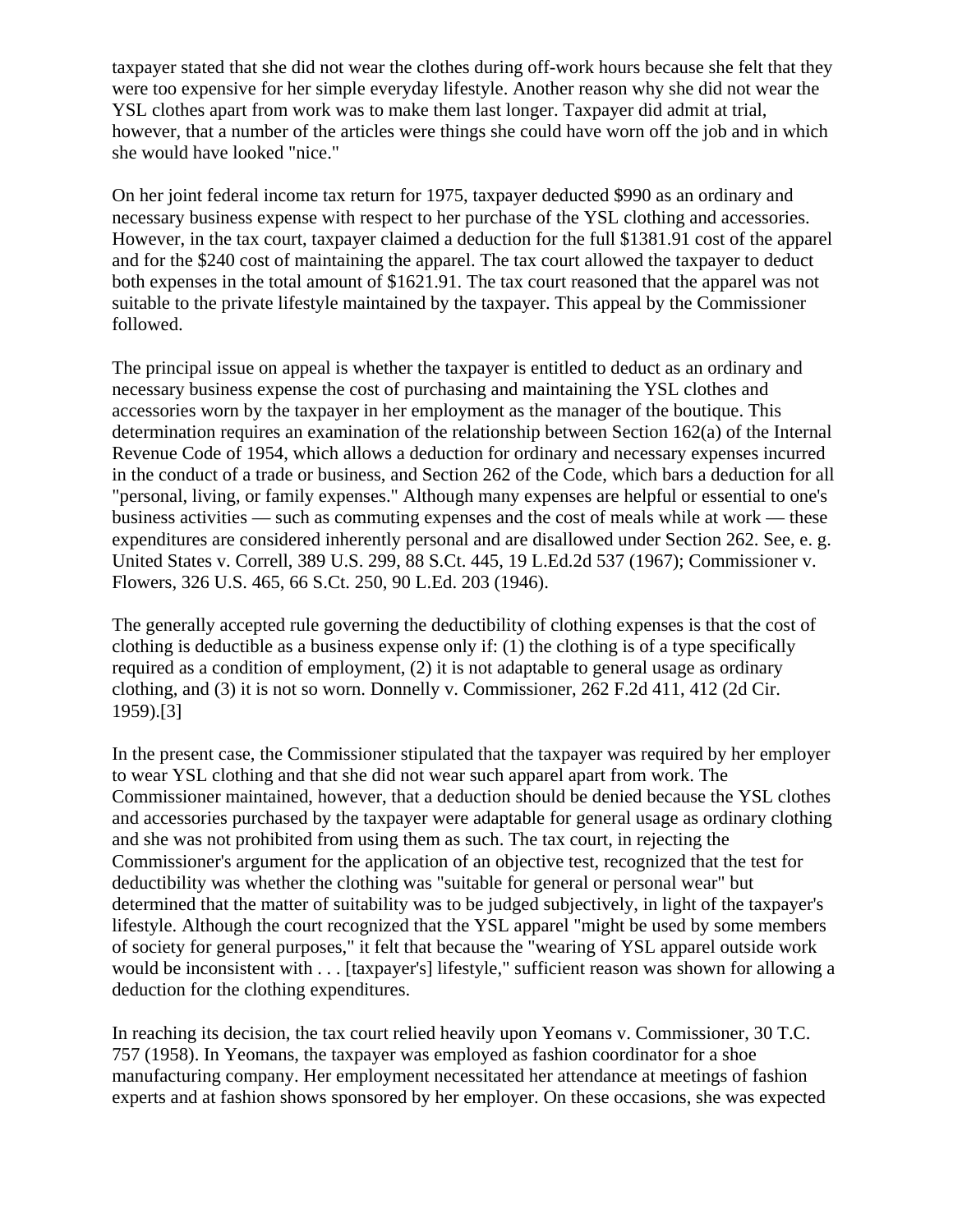to wear clothing that was new, highly styled, and such as "might be sought after and worn for personal use by women who make it a practice to dress according to the most advanced or extreme fashions." 30 T.C. at 768. However, for her personal wear, Ms. Yeomans preferred a plainer and more conservative style of dress. As a consequence, some of the items she purchased were not suitable for her private and personal wear and were not so worn. The tax court allowed a deduction for the cost of the items that were not suitable for her personal wear. Although the basis for the decision in Yeomans is not clearly stated, the tax court in the case sub judice determined that

[a] careful reading of Yeomans shows that, without a doubt, the Court based its decision on a determination of Ms. Yeomans' lifestyle and that the clothes were not suitable for her use in such lifestyle. Furthermore, the Court recognized that the clothes Ms. Yeomans purchased were suitable for wear by women who customarily wore such highly styled apparel, but such fact did not cause the court to decide the issue against her. Thus, Yeomans clearly decides the issue before us in favor of the petitioner.

## T.C. Memo 1979-311 at 9-10.

Notwithstanding the tax court's decision in Yeomans, the Circuits that have addressed the issue have taken an objective, rather than subjective, approach. Stiner v. United States, 524 F.2d 640, 641 (10th Cir. 1975); Donnelly v. Commissioner, 262 F.2d 411, 412 (2d Cir. 1959). An objective approach was also taken by the tax court in Drill v. Commissioner, 8 T.C. 902 (1947). Under an objective test, no reference is made to the individual taxpayer's lifestyle or personal taste. Instead, adaptability for personal or general use depends upon what is generally accepted for ordinary street wear.

The principal argument in support of an objective test is, of course, administrative necessity. The Commissioner argues that, as a practical matter, it is virtually impossible to determine at what point either price or style makes clothing inconsistent with or inappropriate to a taxpayer's lifestyle. Moreover, the Commissioner argues that the price one pays and the styles one selects are inherently personal choices governed by taste, fashion, and other unmeasurable values. Indeed, the tax court has rejected the argument that a taxpayer's personal taste can dictate whether clothing is appropriate for general use. See Drill v. Commissioner, 8 T.C. 902 (1947). An objective test, although not perfect, provides a practical administrative approach that allows a taxpayer or revenue agent to look only to objective facts in determining whether clothing required as a condition of employment is adaptable to general use as ordinary street-wear. Conversely, the tax court's reliance on subjective factors provides no concrete guidelines in determining the deductibility of clothing purchased as a condition of employment.

In addition to achieving a practical administrative result, an objective test also tends to promote substantial fairness among the greatest number of taxpayers. As the Commissioner suggests, it apparently would be the tax court's position that two similarly situated YSL boutique managers with identical wardrobes would be subject to disparate tax consequences depending upon the particular manager's lifestyle and "socio-economic level." This result, however, is not consonant with a reasonable interpretation of Sections 162 and 262.

For the reasons stated above, the decision of the tax court upholding the deduction for taxpayer's purchase of YSL clothing is reversed. Consequently, the portion of the tax court's decision upholding the deduction for maintenance costs for the clothing is also